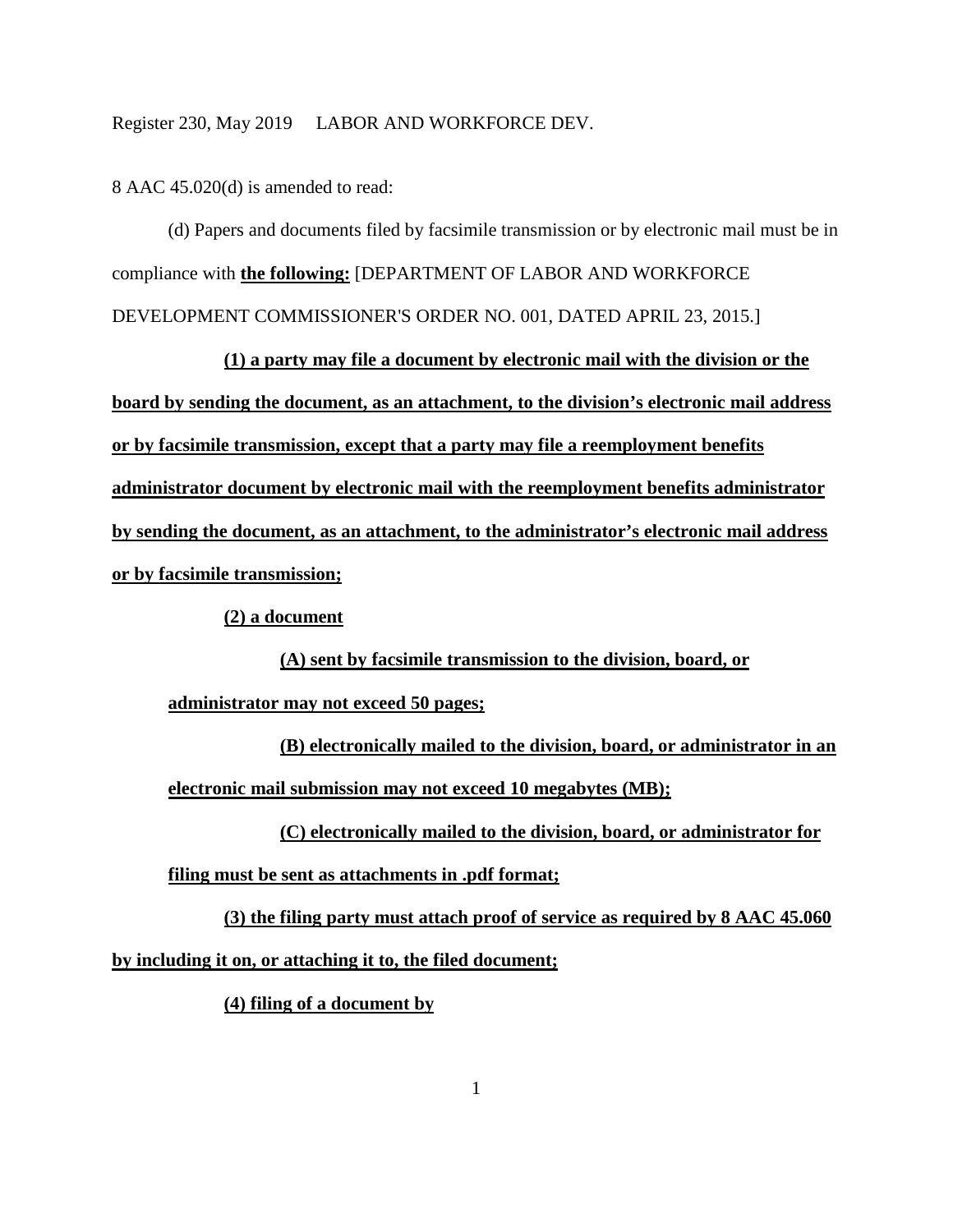**(A) facsimile transmission is considered complete upon receipt of the entire document by the division's facsimile machine;**

**(B) electronic mail with the division or the board is considered complete upon receipt of the entire document at the division's electronic mail address;**

**(C) electronic mail with the administrator is considered complete upon receipt of the entire document at the administrator's electronic mail address;**

**(5) a document is considered filed upon receipt unless received on a Saturday, Sunday, a day the board is closed due to a state-recognized closure, or after 5:00 p.m. Alaska time; if the document is filed on a Saturday, Sunday, a day the board is closed due to a state-recognized closure, or after 5:00 p.m. Alaska time, the filing date will be the next working day;**

**(6) the division, the board, and the administrator are not responsible for verifying that documents filed electronically are received correctly, that all pages were transmitted, that the document is legible, or that receipt was correct in any other respect; the division, the board, and the administrator are not responsible for technological problems that may occur as a party tries to transmit documents electronically; electronic mail that is identified as having a virus will be deleted immediately, the filing party will be informed by the division, and a document attached to the electronic mail will be considered rejected;**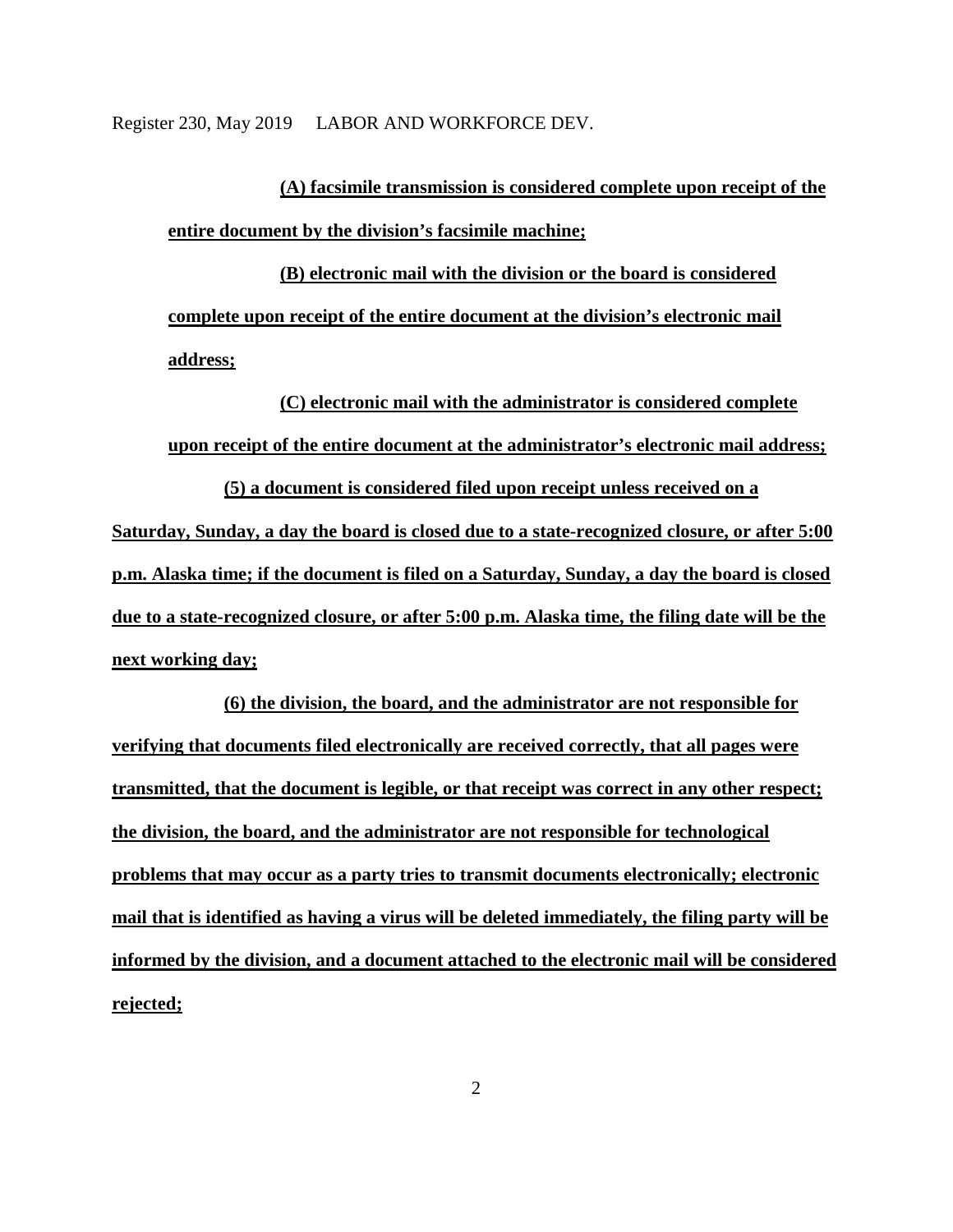**(7) original documents of all electronically filed pleadings must be kept by the party to resolve questions pertaining to authenticity; follow-up originals may not be filed, electronically or otherwise, unless specifically ordered by the board, division, or administrator;**

**(8) a party filing documents by electronic mail must include in the subject line of the transmitting message**

**(A) the division's case number for the attached documents; and**

**(B) a brief description of the documents to be filed;**

**(9) a party filing documents by facsimile must include a cover sheet with the division's case number and identify the documents to be filed;**

**(10) the party may not provide extraneous narrative or explanation in the body of the transmitting electronic mail message or on the facsimile cover sheet; information in the electronic mail message or on the facsimile cover sheet is limited to the case name, case number, title of each document that is attached for filing, and the number of pages to be filed;**

**(11) permission to deviate from the process under this subsection may only be granted for good cause by order of the designee assigned to the case;**

**(12) failure to adhere to the process under this subsection may result in rejection of the submitted documents.** (In effect before 7/28/59; am 5/28/83, Register 86; am 4/9/2016, Register 218; am 5/12/2019, Register 230)

**Authority:** [AS 23.05.055] AS 23.30.005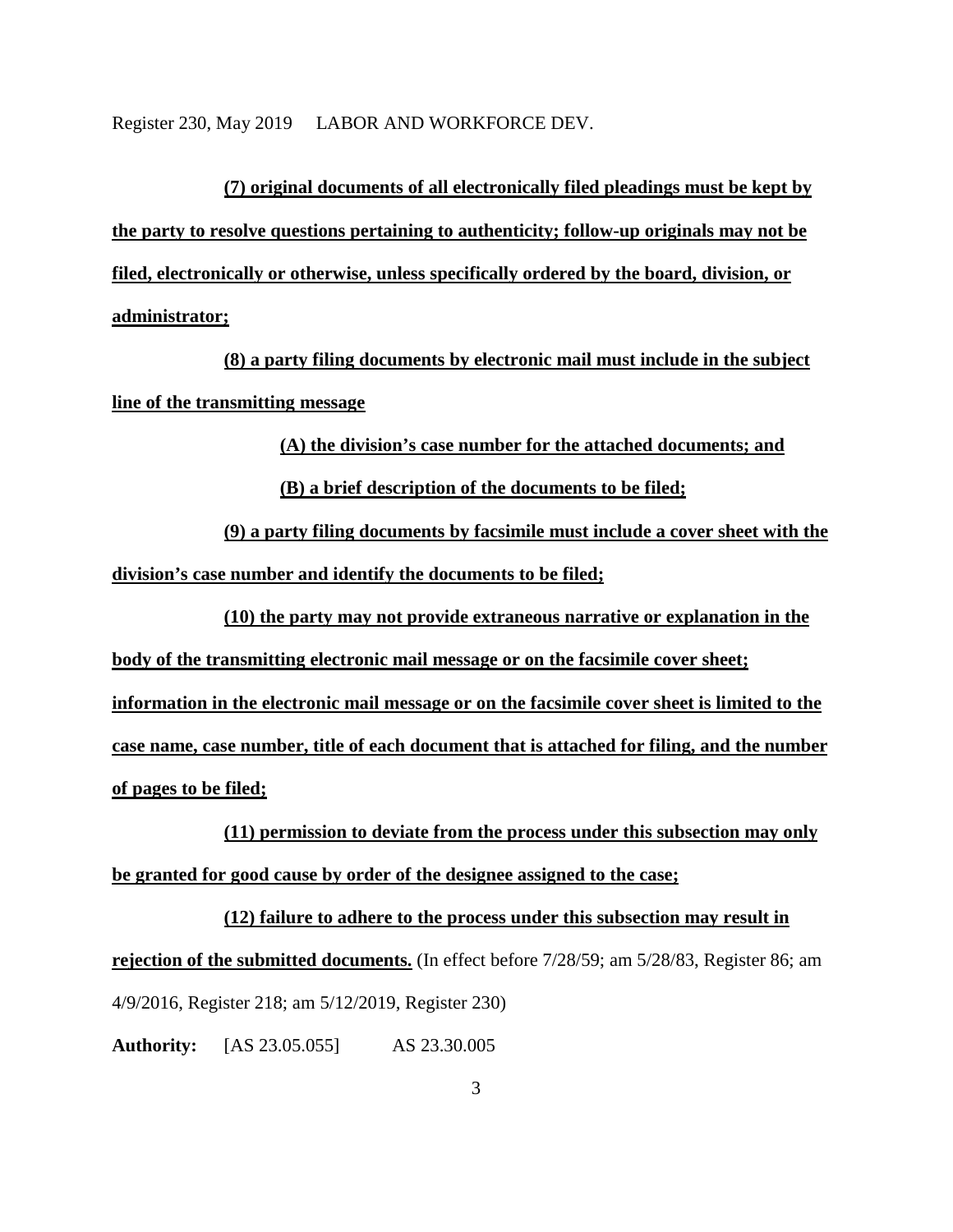8 AAC 45.025(c) is amended to read:

(c) A list or form referred to in this chapter may be obtained by writing to the State of Alaska, Workers' Compensation Division, P.O. Box **115512** [25512], Juneau, Alaska **99811- 5512** [99802-5512] **or on the division's Internet website at** 

**http://www.labor.alaska.gov/wc/pdf\_list.htm**. (Eff. 5/28/83, Register 86; am 3/16/90, Register 113; am 5/12/2019, Register 230)

**Authority:** AS 23.30.005

8 AAC 45.060(b) is amended to read:

(b) A party may file a document with the board, other than the annual report under AS 23.30.155(m), personally, by mail, or by electronic filing through facsimile transmission or electronic mail in compliance with **8 AAC 45.020(d)** [DEPARTMENT OF LABOR AND WORKFORCE DEVELOPMENT COMMISSIONER'S ORDER NO. 001, DATED APRIL 23, 2015]. Except for a claim, a party shall serve a copy of a document filed with the board upon all parties or, if a party is represented, upon the party's representative. Service must be done personally, by facsimile, by electronic mail, or by mail, in accordance with due process. Service by mail is complete **when deposited** [AT THE TIME OF DEPOSIT] in the mail if mailed with sufficient postage and properly addressed to the party at the party's last known address. If a right may be exercised or an act is to be done, three days must be added to the prescribed period when a document is served by mail.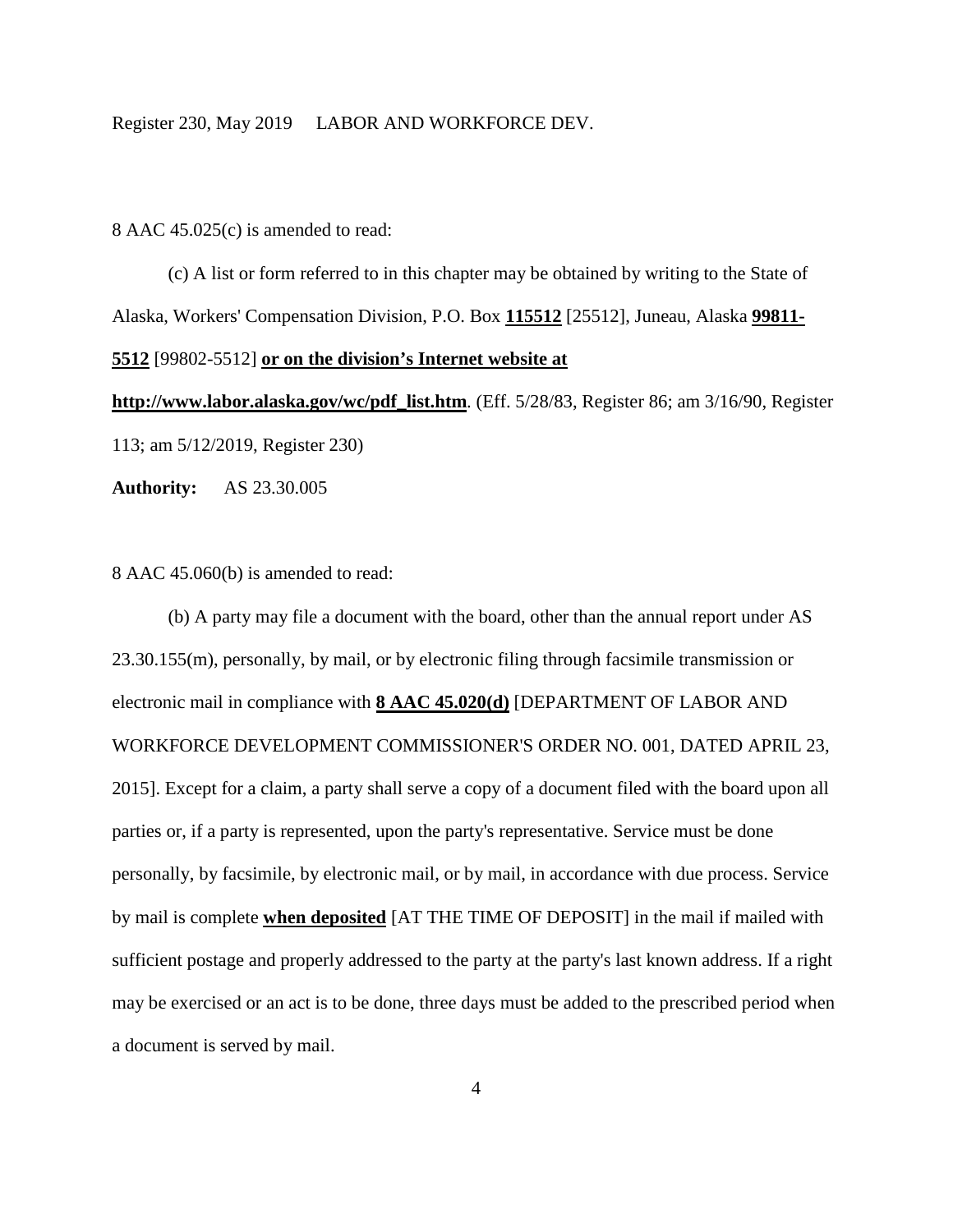(In effect before 7/28/59; am 5/28/83, Register 86; am 3/16/90, Register 113; am 7/20/97, Register 143; am 7/2/98, Register 146; am 4/9/2016, Register 218; am 5/12/2019, Register 230) **Authority:** [AS 23.05.055] AS 23.30.110 AS 23.30.135

AS 23.30.005

The introductory language of 8 AAC 45.070(b) is amended to read:

(b) Except as provided in **(1)(A) of this subsection** [THIS SECTION] and 8 AAC 45.074(c), a hearing will not be scheduled unless a claim or petition has been filed, and an affidavit of readiness for hearing has been filed and that affidavit is not returned by the board or designee nor is the affidavit the basis for scheduling a hearing that is cancelled or continued under 8 AAC 45.074(b). The board has available an Affidavit of Readiness for Hearing form that a party may complete and file. The board or its designee will return an affidavit of readiness for hearing, and a hearing will not be set if the affidavit lacks proof of service upon all other parties, or if the affiant fails to state that the party has completed all necessary discovery, has all the necessary evidence, and is fully prepared for the hearing.

**…** 

8 AAC  $45.070(b)(1)(A)$  is amended to read:

(A) For review of an administrator's decision issued under **AS 23.30.041** [AS 23.30.041(d)], a party shall file a [CLAIM OR] petition asking for review of the administrator's decision [AND AN AFFIDAVIT OF READINESS FOR HEARING.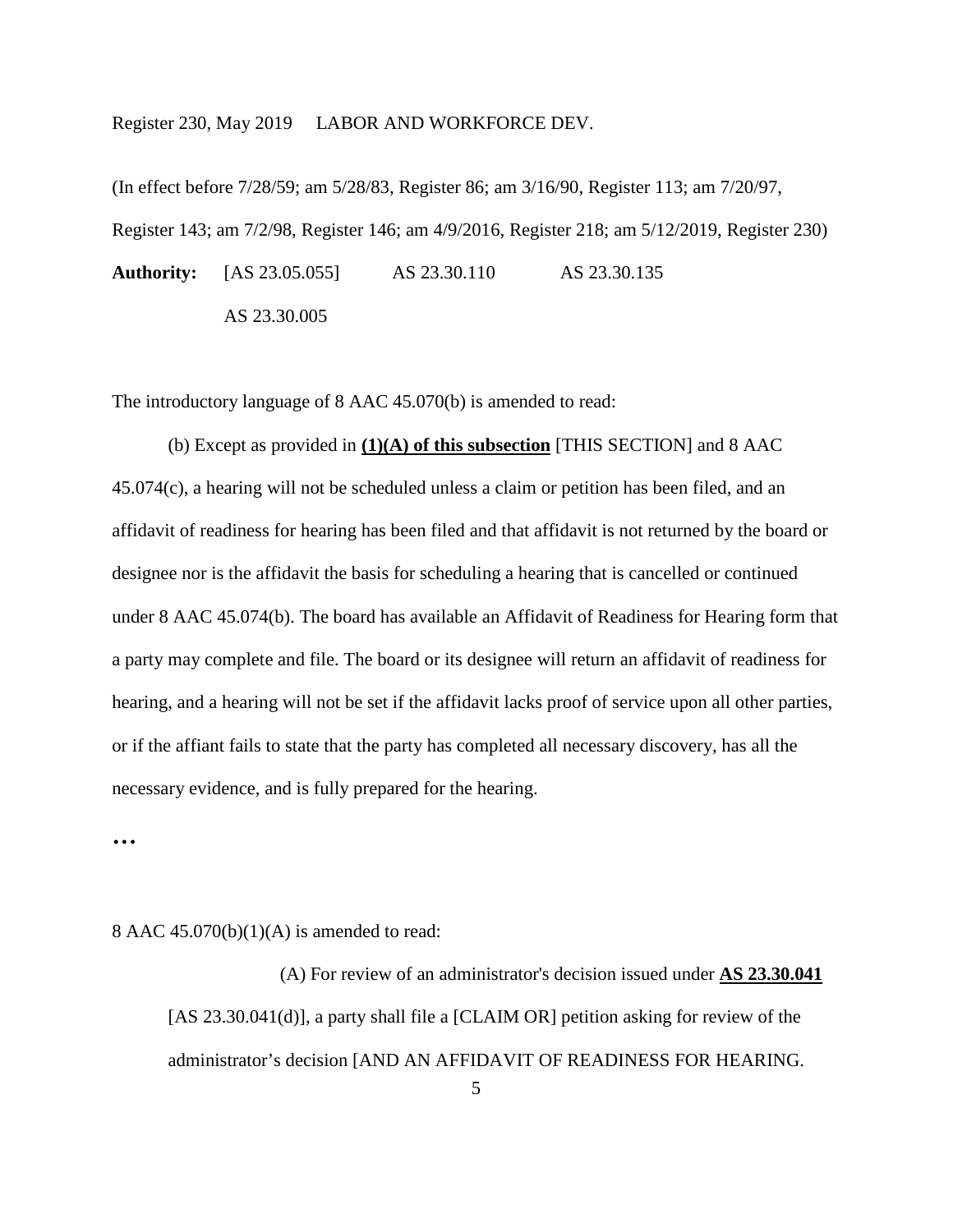THE AFFIDAVIT OF READINESS FOR HEARING MAY BE FILED AT THE SAME TIME AS THE CLAIM OR PETITION.] **An affidavit of readiness for hearing form is not required.** In reviewing the administrator's decision, the board may not consider evidence that was not available to the administrator at the time of the administrator's decision unless the board determines the evidence is newly discovered and could not with due diligence have been produced for the administrator's consideration.

8 AAC 45.070(f)(1) is amended to read:

(1) proceed with the hearing in the party's absence and, after taking evidence, decide the issues in the **claim** [APPLICATION] or petition;

8 AAC  $45.070(f)(2)$  is amended to read:

(2) dismiss the **claim or petition** [CASE] without prejudice; or (In effect before 7/28/59; am 5/28/83, Register 86; am 12/14/86, Register 100; am 7/1/88, Register 107; am 3/16/90, Register 113; am 7/20/97, Register 143; am 7/2/98, Register 146; am 3/31/2012, Register 161; am 5/12/2019, Register 230)

**Authority:** AS 23.30.005 AS 23.30.110 AS 23.30.135

8 AAC 45.083(m) is repealed and readopted to read:

(m) The following material is adopted by reference: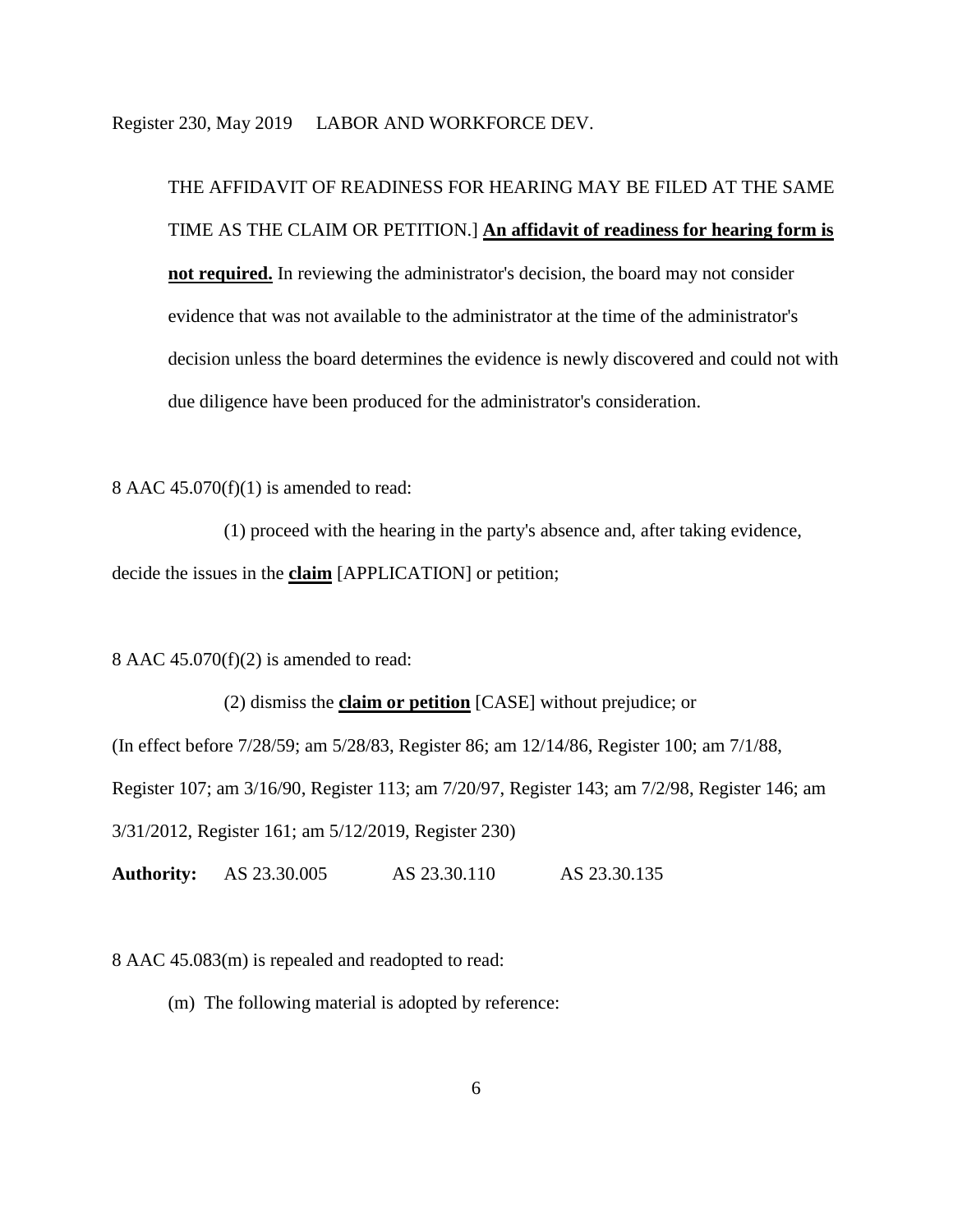(1) *Current Procedural Terminology Codes,* 2015 edition, produced by the American Medical Association, as may be amended;

(2) *Healthcare Common Procedure Coding System,* 2015 edition, produced by the federal Centers for Medicare and Medicaid Services, as may be amended;

(3) *International Classification of Diseases,* 10th Revision, Clinical Modification, developed by the National Center for Health Statistics, as may be amended;

(4) *Relative Value Guide,* 2015 edition, produced by the American Society of Anesthesiologists, as may be amended;

(5) *Diagnostic and Statistical Manual of Mental Disorders,* 5th edition, produced by the American Psychiatric Association, as may be amended;

(6) *Current Dental Terminology,* 2015 edition, published by the American Dental Association, as may be amended;

(7) *Resource-Based Relative Value Scale,* effective January 1, 2015, produced by the federal Centers for Medicare and Medicaid Services, as may be amended;

(8) *Ambulatory Payment Classifications,* effective January 1, 2015, produced by the federal Centers for Medicare and Medicaid Services, as may be amended;

(9) *Medicare Severity Diagnosis Related Groups,* effective January 1, 2015, produced by the federal Centers for Medicare and Medicaid Services, as may be amended;

(10) *Hospital Outpatient Prospective Payment System,* effective January 1, 2019, produced by the federal Centers for Medicare and Medicaid Services;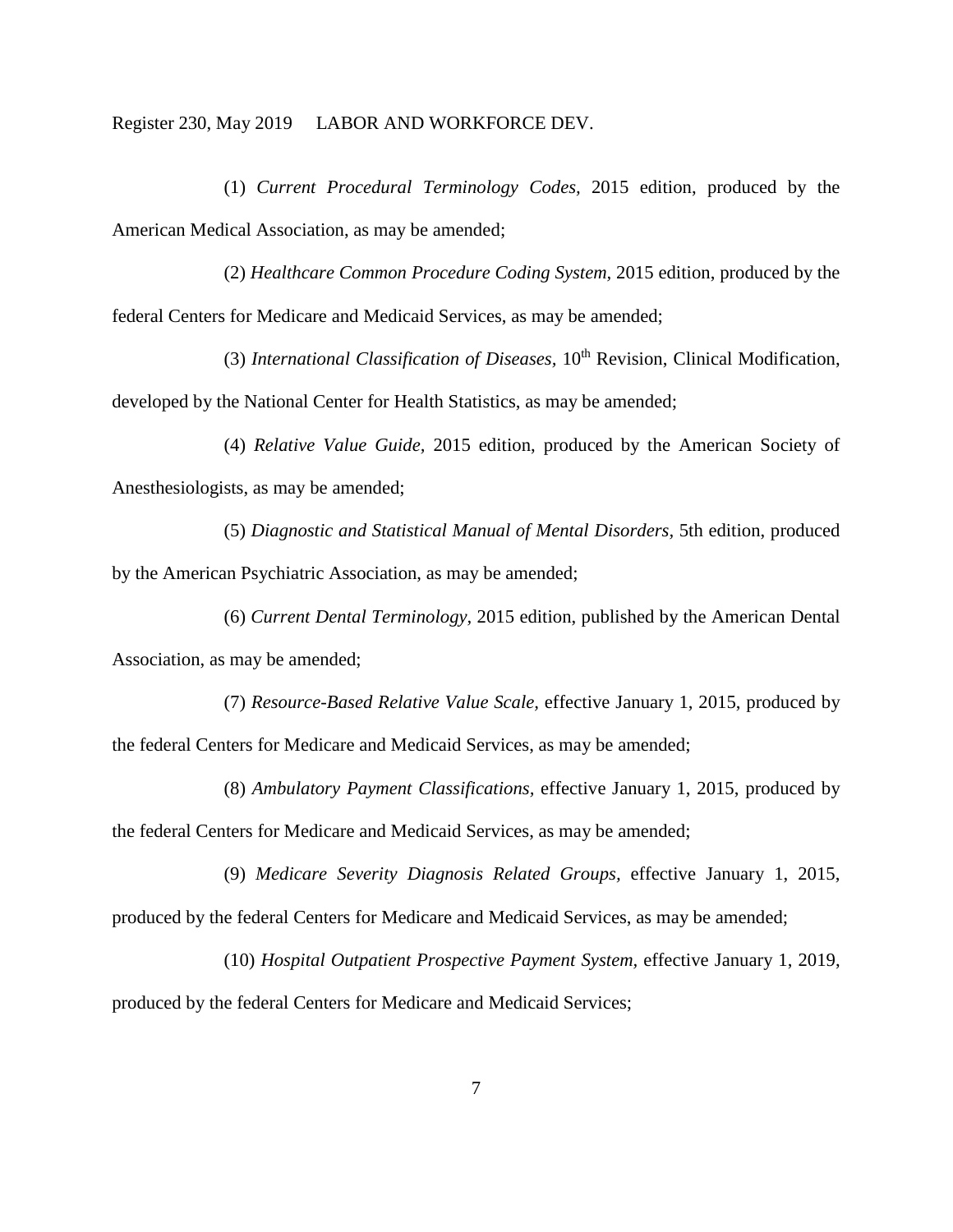(11) *Clinical Diagnostic Laboratory Services*, produced by the federal Centers for Medicare and Medicaid Services, as may be amended;

(12) *Durable Medical Equipment, Prosthetics, Orthotics, and Supplies*, produced by the federal Centers for Medicare and Medicaid Services, as may be amended;

(13) *Payment Allowance Limits for Medicare Part B Drugs, Average Sale Price*, produced by the federal Centers for Medicare and Medicaid Services, as may be amended;

(14) *Ambulance Fee Schedule*, produced by the federal Centers for Medicare and Medicaid Services, as may be amended.

(Eff. 12/1/2015, Register 216; am 3/11/2016, Register 217; am 4/1/2017, Register 221; am

1/1/2018, Register 224; am 1/1/2019, Register 228; am 5/12/2019, Register 230)

**Authority:** AS 23.30.005 AS 23.30.097 AS 23.30.098

8 AAC 45.085 is amended to read:

(a) An insurer subject to this chapter shall file, **in a format** [ON A FORM] prescribed by the **director** [BOARD], notice with the **division** [BOARD] **not later than** [WITHIN] 10 days after the initiation or renewal of the employer's workers' compensation insurance.

(b) A self-insured employer or insurer subject to this chapter, unless exempted, shall file, **in a format** [ON A FORM] prescribed by the **director** [BOARD], notice with the **division** [BOARD] **not later than** [WITHIN] 10 days after changing insurance adjusting services. (Eff. 2/27/2000, Register 153; am 5/12/2019, Register 230)

**Authority:** AS 23.30.005 AS 23.30.030 AS 23.30.085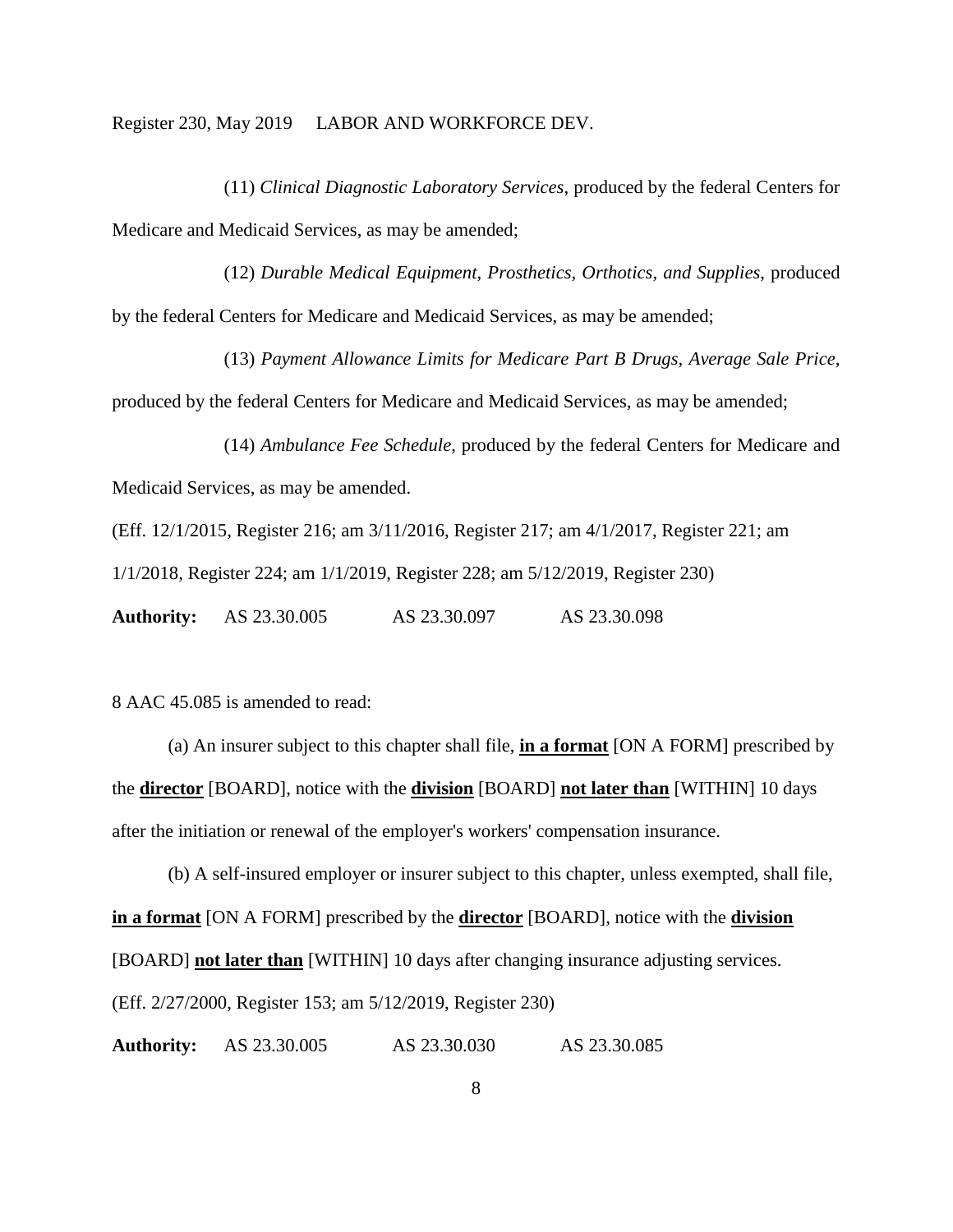## AS 23.30.025

The introductory language of 8 AAC 45.092(g) is amended to read:

(g) If there exists a medical dispute **under** [IN] AS 23.30.095(k),

**…**

The introductory language of 8 AAC 45.092(h) is amended to read:

(h) **In** [IF THE BOARD REQUIRES] **an** evaluation under AS 23.30.095(k), **the board or the board's designee will identify the medical disputes at issue and prepare and submit questions addressing the medical disputes to the medical examiners selected under this section. The** [THE] board may direct

**…**

8 AAC 45.092(h)(5) is repealed:

(5) Repealed  $\_\_\_\_\_\_\$ .

8 AAC  $45.092(j)(1)$  is amended to read:

(1) submit **written questions** [INTERROGATORIES] or depose the examiner, the party must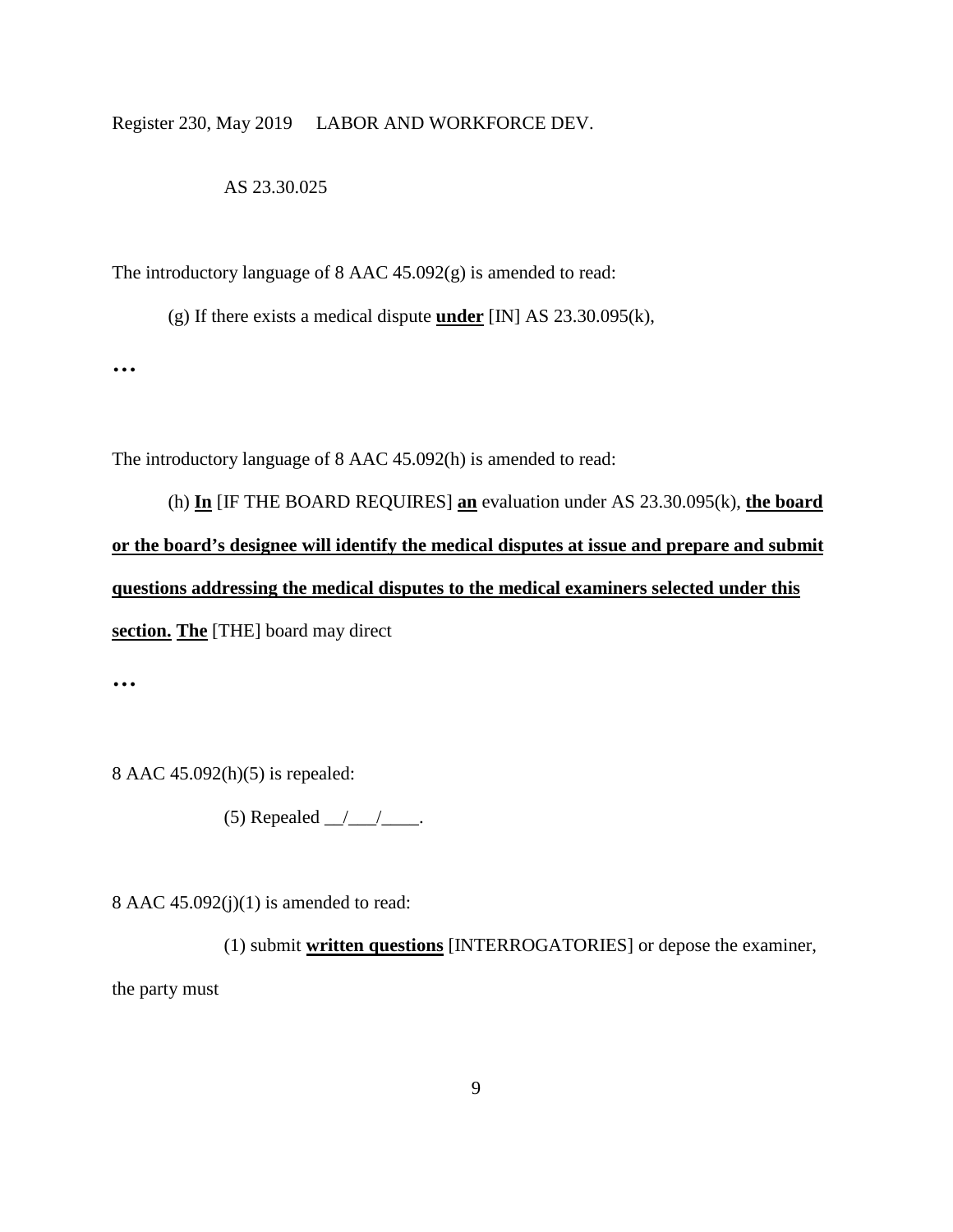(A) file with the board and serve upon the examiner and all parties, **not later than** [WITHIN] 30 days after receiving the examiner's report, a notice of scheduling a deposition or copies of the **written questions** [INTERROGATORIES]; if notice or the **written questions** [INTERROGATORIES] are not served in accordance with this paragraph, the party waives the right to question the examiner unless the opposing party gives timely notice of scheduling a deposition or serves **written questions** [INTERROGATORIES]; and

(B) initially pay the examiner's charges to respond to the **written questions** [INTERROGATORIES] or for being deposed; after a hearing and in accordance with AS 23.30.145 or [AS] 23.30.155(d), the charges may be awarded as costs to the prevailing party;

(Eff. 7/1/88, Register 107; am 10/28/88, Register 108; am 3/16/90, Register 113; am 7/20/97, Register 143; am 7/2/98, Register 146; am 2/27/2000, Register 153; am 3/13/2004, Register 169; am 2/28/2010, Register 193; am 4/1/2017, Register 221; am 7/27/2017, Register 223; am 5/12/2019, Register 230)

**Authority:** AS 23.30.005 AS 23.30.095 AS 23.30.110

8 AAC 45.110(b) is amended to read:

(b) Exhibits submitted at hearings will be kept by the board during the time for appeal. When the time for the filing of an appeal has passed, the exhibits may be returned to the party who submitted the evidence. If the party is either unavailable or declines to take the exhibits, the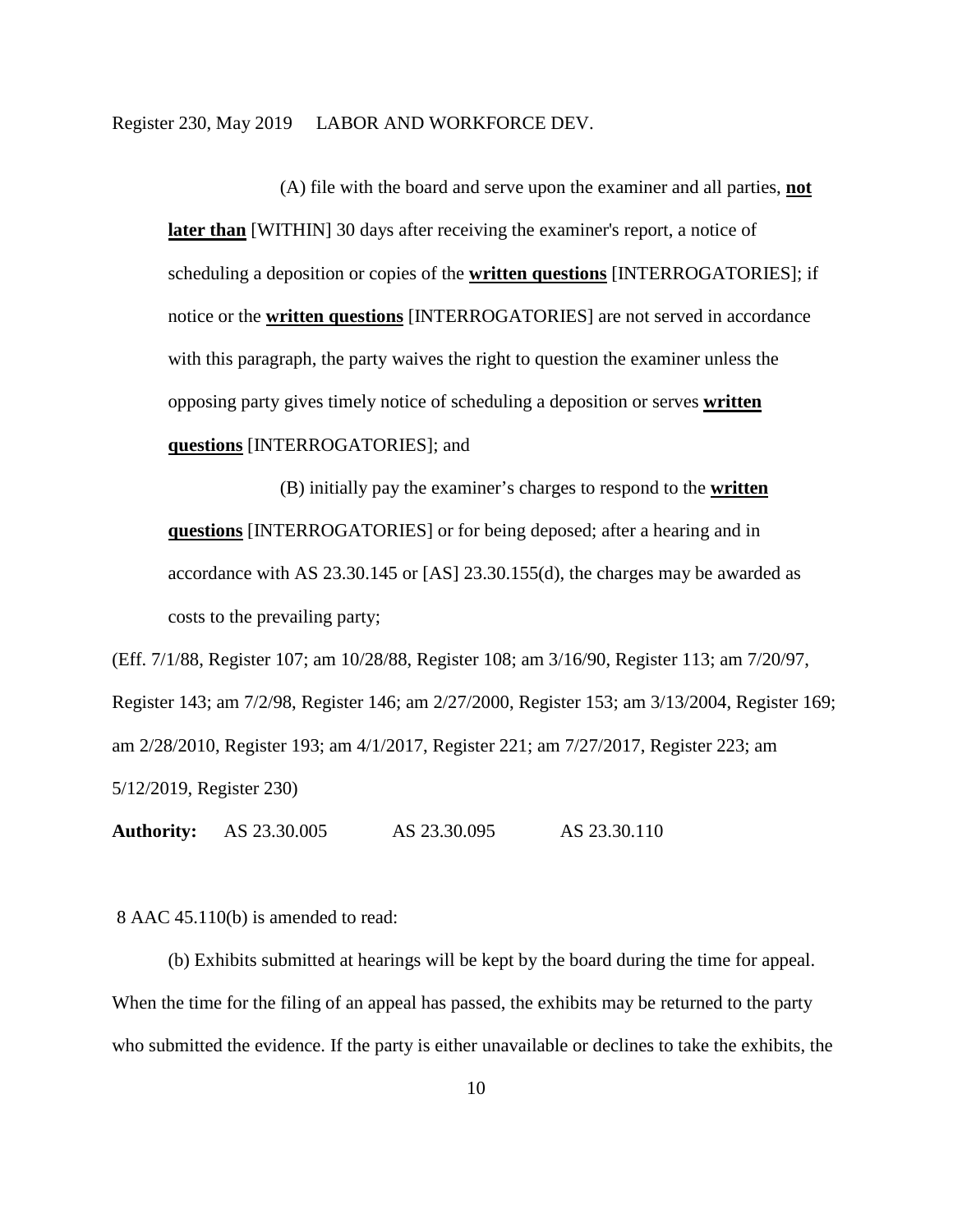# exhibits may be destroyed. Medical reports submitted into evidence will remain in the case file **unless removed by an order of the board or the board's designee for good cause or under AS 23.30.108**.

The introductory language of 8 AAC 45.110(c) is amended to read:

(c) The hearing before the board will be [TAPE] recorded by the board. The board's

[TAPE] recording will be

**…**

(In effect before 7/28/59; am 5/28/83, Register 86; am 7/20/97, Register 143; am 7/2/98, Register 146; am 5/12/2019, Register 230)

**Authority:** AS 23.30.005 AS 23.30.107

8 AAC 45.134(c) is repealed:

(c) Repealed \_\_/\_\_\_/\_\_\_\_. (Eff. 5/28/83, Register 86; am 3/16/90, Register 113; am 5/12/2019, Register 230) **Authority:** AS 23.30.005 AS 23.30.155 AS 23.30.180

8 AAC 45.182(a) is amended to read:

(a) To controvert a claim the employer shall file form 07-6105 in accordance with AS 23.30.155(a) and shall serve a copy of the notice of controversion upon all parties in accordance